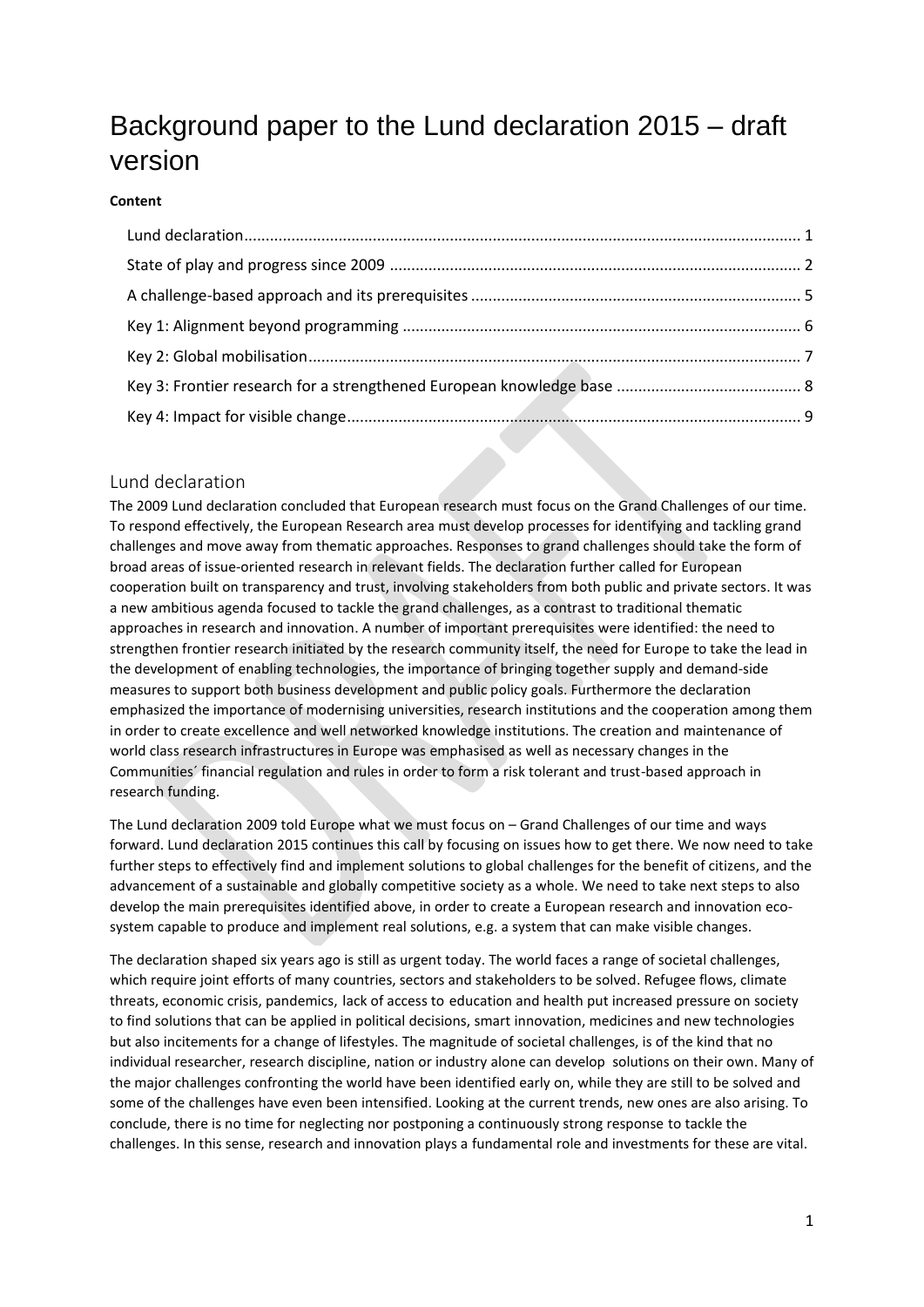The urgency of the societal challenges of 2015 call for a the long-term perspective where the importance of research and innovation cannot be overstated for improving European citizens living conditions, for sustainability in society and for economic reasons. The urgent call for a new approach, where the scientific community, industry political decision makers and stakeholders, such as civil society, commonly engage in the process of ensuring concrete improvements for society, thus demonstrating that research and innovation addressing societal challenges can make difference. In the present situation we need to make much more visible that R&I investments deliver results for the benefit of our industry and citizens. Strong research and innovation investments is part of the package safeguarding the European framework for future growth and jobs. The impact of these investments can be further increased by better circulation of and access to (scientific) knowledge. Science should be open with an open access to research publications and research data as an essential element.

The transition to a more sustainable society need all kinds of research and collaboration between different actors. Research as a whole provides the basis for society to deal with complex problems and to take advantage of unforeseen breakthroughs but also to discover new challenges. In the longer term tomorrow's cutting edge knowledge may emerge from the unexpected and researcher-initiated frontier research.

The Lund declaration 2015 stands firm on the statements in the first declaration. It continues on its track but takes its starting point in the implementation phase. For years to come Europe needs to increase the effectiveness and make better use of results from research and innovation. For that we need new approaches and ways to take joint action. The Lund declaration 2015 points out four key policy areas and next steps needed for investments in research and innovation to have full effect in society. The four keys concern alignment, global mobilisation, frontier research and impact. The perspective is broad and includes different forms of collaboration. It provides recommendations for the next steps to align Member States and European institutions in further developing the European research and innovation system, with the target to give impact and utilization of research results.

This background paper is based on dialogues with stakeholders and forms the basis for a declaration to be presented in Lund in December 2015. The Lund declaration 2015 is a policy document. How the targets and next steps are to be realized in activities is a common task for member countries, European Commission, Associated countries, stakeholder organizations, regions and the academia in the coming years.

## <span id="page-1-0"></span>State of play and progress since 2009

There is one questions in focus when we look back at the last six years since the first Lund declaration was adopted: "Have we managed to change the way research is funded and conducted at the EU and Member State level?"

One can rightly say that the Lund Declaration had a real impact on key features of European research and innovation policies, as well as in national research and innovation strategies. Since 2009 the European research and innovation landscape has made a clear shift towards a challenge-based approach. From "Grand challenges of our time" it changed to "societal challenges" and the performance of the transnational cooperation was developed both with programming initiatives and the broader European Research Area. Collaboration across borders was facilitated even if clear obstacles still remain. It includes a higher degree of interdisciplinary research, higher involvement of societal stakeholders, a higher focus on societal and social innovation and a quest for research impact on society as a whole. The shift can be observed in national programs, in the Joint programming initiatives set up by the member states, and in the current framework program, Horizon 2020.

However, to more precisely analyse the progress in tackling societal challenges during the last 6 years is more difficult as there are no systematic monitoring and no indicators yet. Current studies are based on facts and figures from the entire research and education systems regarding European Research Area (ERA) and member countries statements in surveys. The report in this section of the six years of progress is mainly based on two studies from the European Commission: *Analysis of the state of play of the European Research Area in Member States and Associated Countries: focus on priority areas Final report, 2014* and *European Research Area Facts*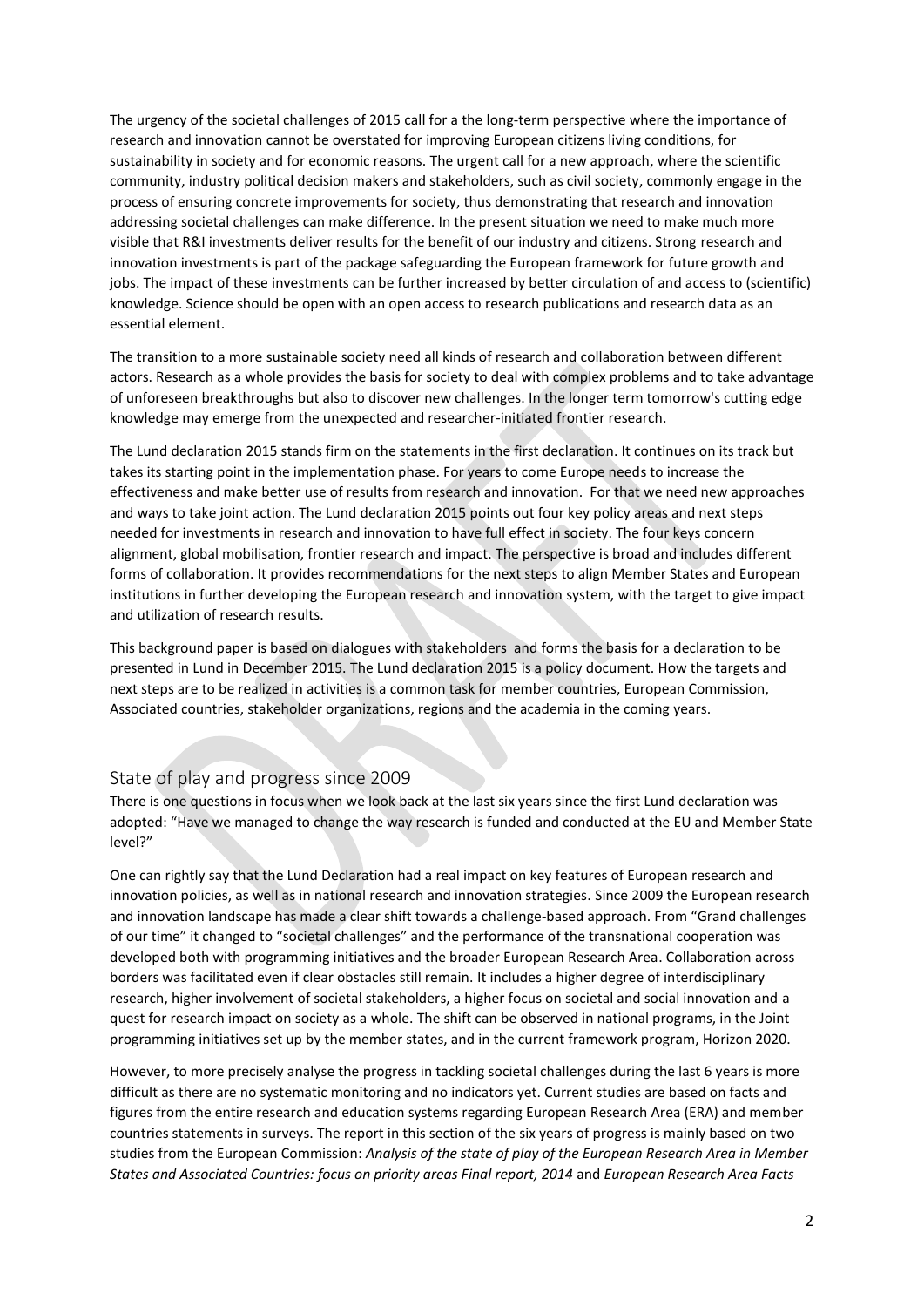*and Figures shows 2014 gives the following picture of the state of play and progress since 2009*. We focus on progresses regarding alignment, global cooperation, investments in frontier research and knowledge transfer and impact.

Joint Programming is the most obvious developed form of alignment. JPI has stimulated Member States to jointly tackle societal challenges. The ten established JPIs are scientifically broad and often multidisciplinary and have constructed common research agendas and open calls. JPIs have facilitated the interconnection of research and innovation. Member States have embraced the concept and committed themselves to large investments. Within the ten JPIs real efforts have been made to align European and national instruments, strategies and programmes.

According to the studies mentioned above transnational cooperation at programme level between Member States has increased and forms part of the national strategies of 16 Member States. Joint Programming Initiatives (JPIs) are increasingly helping to align national programmes and activities to common agendas at EU level addressing societal challenges. Several Member States have started to develop national action plans, roadmaps and strategies in the domain of the JPIs they participate in, with a view to strengthening their commitment to the Strategic Research Agendas of JPIs.

However, there are still big differences between Member States in the way research funding is being allocated. While competitive project-based funding occurs in all Member States, the extent of it varies significantly between countries. In 2010 on average, about 3.8 % of EU Member States' R & D budget was directed to 'transnationally coordinated research' for the 21 EU Member States providing these data. The share of the total R & D budget (GBAORD) that was used to fund 'transnationally coordinated research' ranges from 0.27 % in Romania to 4.76 % in Austria, with an EU aggregate of 3.79 % (based on the data for 21 Member States).

Most JPIs have now adopted joint strategic research agendas setting their priorities and some have multiannual implementation plans. In total their joint activities up to the end of 2013 amounted to more than 20 joint calls and joint actions for a total of more than EUR 200 million. However, this amount is still of a limited size considering that at European level with the exclusion of the Framework programme and the European Funding Agency funding, less than 1 % of national public R&D funding is spent on transnational research.

The Framework Programme Horizon 2020 is a major facilitator of cross-border research based on excellence.

The ERA-NET scheme provide financial support from the framework programme to transnational cooperation by co-funding calls and other joint activities related to the coordination of national/regional R&D programmes with almost EUR 400-500 million per year.

One observation is that the instruments in some of the partnership programmes where the Member States and the EU Commission jointly support challenge driven research activities are fragmented, which something can hamper and slow down development and progress of the programmes. These supporting instruments can be streamlined and more strategically focused on tackling societal challenges to support the member states' investments in research and innovation.

International collaboration within and beyond Europe is emphasized throughout the European Research Area. Integrating international cooperation into the first Horizon 2020 work programmes, aimed at strengthening communication on the openness of Horizon 2020 to the participation of international partners and enhancing cooperation with the external funding instruments and overall EU external policies have been major points of attention during the two years of implementation of the Commission's new international cooperation strategy.

However, according to the ERA survey 2014, funders in more than half of Member States allocate an average of 0.7 % of their budget to collaboration programmes with third countries. Among the 19 funders responding to the survey six indicate that they fund a higher share than the EU average (more than 2.4 % of their funding). Among them, five countries declare they have policy support for international cooperation but there is no budget allocated to these activities.

A number of countries have more general programmes supporting international research collaborations in which the focus of financial support seems to be more on providing funding for foreign research visits or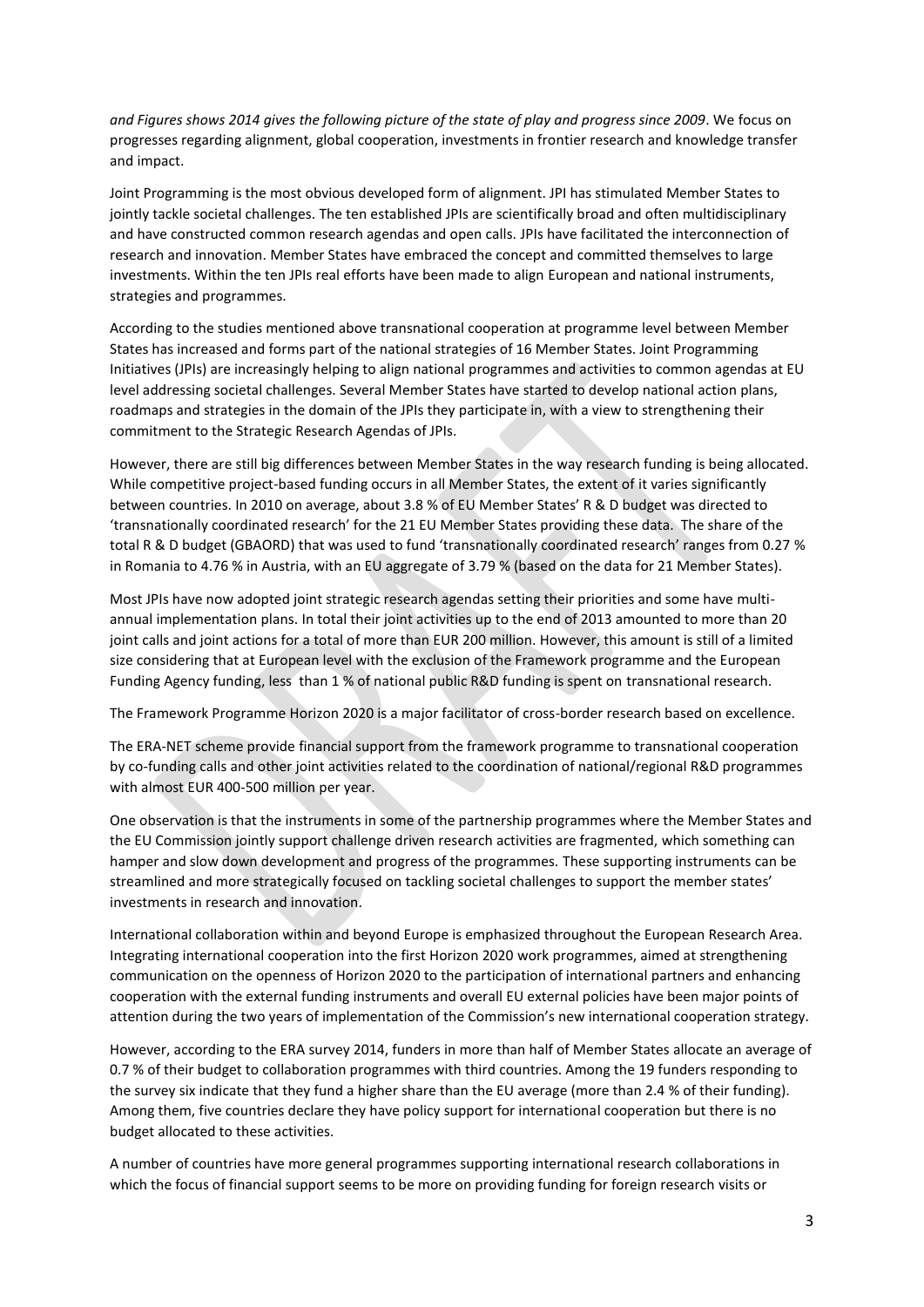stimulating doctoral candidates to pursue studies in other countries than on providing specific access to certain research infrastructures.

Project-based funding is the most important way to induce competition in research as a way to support excellence in research. The Commission could identify support to the implementation of project-based funding in the national Research and innovation strategies in 21 Member States. According to the results of the ERA survey 2014 project-based funding is allocated by funders in all Member States, with an average of 64 % of their R&D funding allocated using this modality.

In terms of public funding for research measured through the Global Budget Appropriations or Outlays on Research and Development (GBAORD), big differences remain. The differences are partly explained by differences in national income and purchasing power. However, it should be noted that GBAORD does not consider other efforts undertaken by national authorities in support of R&D such as tax incentives, credits, etc. whose importance has risen in the past few years, but for which limited information is available.

The importance of excellent research infrastructures for achieving excellent research is widely acknowledged by countries and is represented in national roadmaps on research infrastructures. However, doubts were raised regarding whether some national roadmaps can really be considered roadmaps, as no specific plans were incorporated on how to achieve the targets set and coherent harmonised approaches are missing. Specific measures to support cross-border access to research infrastructures, either financially or by providing information or establishing common rules for access and use are only provided by half of the countries under consideration.

For the development and implementation of research infrastructures, 22 Member States have adopted National Research Infrastructure Roadmaps. Five of them have been updated since 2013. However, national roadmaps do not consistently indicate the links with the European 6 COM(2014) 339 final 7 Facts and Figures report, Section 'Competition for public funding' 8 Furthermore, almost 70% of institutions represented in the 2014 ERA Survey belong to organisations whose funding is subject to an institutional assessment Strategy Forum on Research Infrastructures (ESFRI) Roadmap and the financial commitments to the development of Research Infrastructures identified by ESFRI and other world-class Research Infrastructures.

Knowledge transfer between the public and private sectors was identified as a shared priority in all countries. Moreover, the high level of measures and activities shows that public authorities around Europe are actively engaged in increasing the contribution of public research to their competitiveness. A huge diversity of measures was detected, even on the same issue in a single country. All kinds of instruments are used, from legal measures to financial support and coordination activities. In this context a key issue is the measure of the efficiency of these activities, in order to identify the most appropriate ones and analyse their replicability from one country to another. However, there are currently no robust instruments, other than competitiveness indicators, to measure the efficiency of these actions. Such measurements could be undertaken through a case-by-case analysis taking into account the socioeconomic specificities of the countries.

Whilst open access to publications is becoming well established and well known, this is not to the same exten the case for open access to data and for the deployment of e-infrastructures. Understanding remains limited due to the lack of robust sources. The investigation highlighted that the first activities in these fields come from stakeholders acting as precursors. Public authorities often play a key role in the development due to the need for infrastructures and management, and due to the higher costs. This involvement can be as a main player or as support for (a group of) stakeholders. Important differences in activities and means were identified between countries. Some are developing ambitious infrastructures and instruments (acting as precursor states/regions), whereas no or nearly no actions were identified in several countries.

We acknowledge the progress made but also note that efforts remain. More than six years after the first Lund conference, Europe still recovers from the earlier economic crisis. Public investments in research and innovation have rightly been central in recovery plans in some countries. European joint investments in research and innovation are also at historical levels, although still well below the ambitions in the Europe 2020 strategy. Even though the investments have contributed to the important revival of European economy, difficulties remain. Employment rates are below post-crisis level and private investments in research and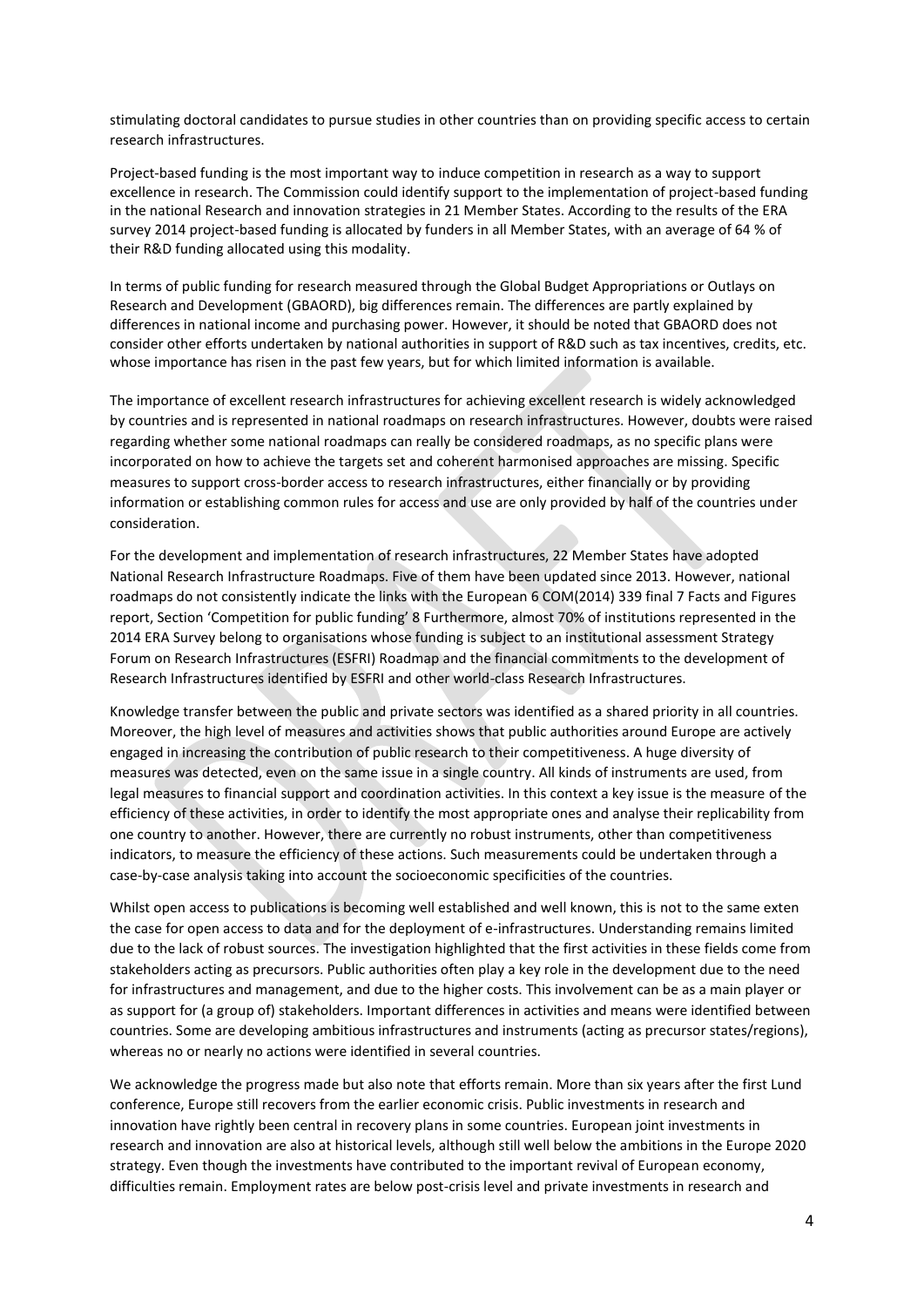innovation are on the decline in many countries. Hence, it is important to step up our efforts in both making investments in research and innovation and to see to that research and innovations are more effectively transformed into real impact for the whole society. The challenge approach itself serves as an important driver for this. Solutions to grand challenges will be able to increase life quality and give us better societies. But they can also have an important role in strengthening European competitiveness and growth. By focusing on bringing forward solutions to grand challenges of European and global interest, the actual solutions can have a high potential for global demand, and increase European exports, and create jobs and growth.

The shift to a challenge-driven approach has only begun, and consequently we need to develop the approach further in order to even more effectively than today tackle the challenges we know, be prepared for arising challenges and find more effective ways for opening society to take advantage of research and innovation. Europe and its Member States need to continue to strengthen Research and Innovation to build on robust systems that is ready to identify and tackle current and new societal challenges through global collaboration with the aim to achieve efficient Societal Impact.

# <span id="page-4-0"></span>A challenge-based approach and its prerequisites

The picture of the progress made since the Lund declaration 2009 in the previous section shows that there is a great need to continue to develop the European research and innovation system in order to create real impact when addressing societal challenges. Europe need to change the way we work together when focusing on our common societal challenges. The research and innovation system must be further elaborated in a challengebased approach that bring together resources and knowledge across different fields, technologies and disciplines to form a working force in various measures, activities and projects with the aim to solve societal challenges. Together research, innovation and the surrounding society must constitute a robust eco-system that influence each other's environments and conditions and depend on each other with the aim to find solutions to social problems. This will cover common measures from research to market with a focus on innovation-related activities, pooling resources, absorbing capacities, skills and competences in research and innovation processes.

This inclusive working method calls for researchers, policy makers and other actors to cooperate cross border with the surrounding society. This means that engineers, physicians and scientists collaborate with humanists and social scientists in different configurations and with actors and stakeholders in politics, government, regions, business, industry and civil society. The goal is to create a basis for further decision making and/or innovations or social innovations. It requires curiosity and diverse lighting of the problems and that each actor move beyond their own profession without sacrificing their specific methods, theories or professional identity. Just as important as devloping the collaboration as ways to reach and implement real solutions to the challenges is to enhance quality and effectiveness in the prerequisites identified already in the 2009 Lund declaration. Europe needs to strengthen frontier research initiated by the research community itself, develop enabling technologies, modernise universities, research institutions and the cooperation among them, create and maintain world class research infrastructures as well as take necessary changes in the Communities´ financial regulation and rules in order to form a risk tolerant and trust-based approach in research funding.

One important cornerstone in a robust eco-system is the citizens' trust. Research and innovation must consider the principles on which the European Union is founded, i.e. the respect of human dignity, freedom, democracy, equality, the rule of law and the respect of human rights, including the rights of persons belonging to minorities. It must build on the RRI process (Responsible Research and Innovation) which requires that all stakeholders including civil society are responsive to each other and take shared responsibility for the processes and outcomes of research and innovation.

In order for the challenge based approach to have real impact Europe needs to raise the level of quality and effectiveness in four key areas. These areas are alignment, global mobilisation, frontier research and impact. These areas need to be further developed and elaborated by the Member States, Associated countries, the European Commission, the academic community, the industry, the civil society and the funding agencies.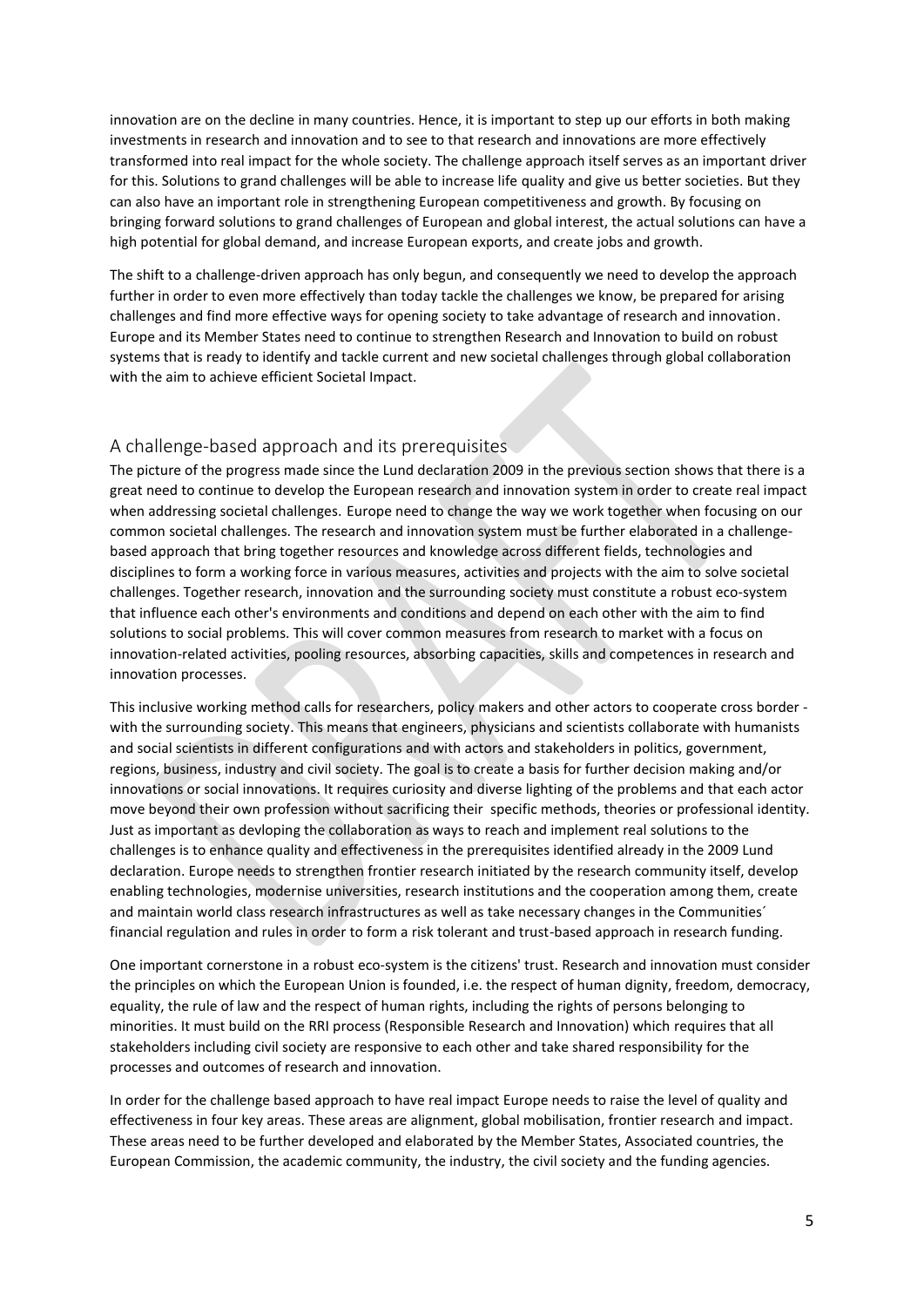# <span id="page-5-0"></span>Key 1: Alignment beyond programming

In order to tackle societal challenges, the 2009 Lund Declaration urged for a move away from the thematic approach of FP7 to a challenge based structure. In parallel, a process to align member state's funding of research and innovation systems in key challenge areas was initiated through the Joint Programming Initiatives. The rationale behind the efforts to use the resources to address societal challenges in Europe in a more concerted way are clear. First of all the urgency and complexity of the societal challenges are so great that the most knowledgeable persons and organizations must contribute regardless of nationality. Secondly, the level of investments needed to address most of the challenges of today are too big for one country to manage. Thirdly, we must make sure that the resources available are used in the most efficient way, avoiding unnecessary overlaps, and exploiting synergies. The dimension of Europe requires that it taps on all its potential and not only on part of it. All of these arguments call for a greater alignment of European investments in research and innovation on regional, national and EU level.

Over the last 10 years several efforts have been made to move towards interoperability across countries, instruments and sectors. The Joint Programming Initiative is perhaps the most well-known measure with 10 initiatives established in key areas. Article 185 is another example were member states and the Commission have joined forces to provide funding in specific fields. Yet another, however not with an exclusive focus on societal challenges, is the ERA-net Cofund. These initiatives have been taken in order to fulfil the ERA objective "*Improving alignment within and across the Joint Programming Process and the resulting initiatives (e.g. Joint Programming Initiatives (JPIs)) and speeding up their implementation*." The work so far has provided us with valuable experiences. The obstacles in transnational collaboration are many. Some have been solved while others remain unsolved.

The research and innovation funding landscape in Europe is very diverse and in general a smaller share of the public funding is conserted European programmes. Hence, in order to move forward we need to learn from valuable experiences of the last ten years, and make use of all the important work that has been put into developing compatible frameworks and develop guidelines for transnational program collaboration. However we need to go beyond this common program approach, and view alignment broader, A broadened scope of alignment will also include institutional funding and initiatives such as the SET-plan. As we move forward, we also need to be less formalistic and move away from fixed regulations and budget requirements. Instead we must develop processes for *smart alignment* based on a continuous exchange of information, discussion and joint strategic thinking. In this way we open up for regional, national and EU-level stakeholders to own their prioritization processes, and at the same time make sure that we can think together in order to develop a more compatible system. The goals of smart alignment are to gather strength, increase readiness, avoid unnecessary overlaps, exploit synergies, and address key societal challenges. Deliverables could include joint strategic research and innovation agendas in specific areas, development of common infrastructures, synergies between EU-programs, opening up of national programs for transnational collaboration, and, of course, joint programs as an integrated part of future ERA road map exercises.

Smart alignment can boost contingency and sharpen preparedness both on national and EU level. The reciprocal interaction, clear roles for stakeholders and synergies to be achieved can be clarified and elaborated for each activity or project. In this broad perspective of alignment focus is on the responsibility of each stakeholder, definition of their tasks, operations and the conditions, under which they interoperate with others. This will allow for better collaboration and division of tasks and give better prerequisites for implementation of research results and use of new knowledge. It will allow for better preparedness to act swiftly in a rapidly changing world and in response to new emerging challenges, as well as, secure impact from investments made to support research and innovation. It also helps to clarify to what extent and how the alignment within ERA can be designed. In developing systems to foster alignment, the ongoing efforts to design national smart specialisation strategies should also be considered. Particularly in cases where national resources are constrained, mechanisms for linking smart specialisation and societal challenge-based approaches need to be addressed, ensuring that these are mutually reinforcing.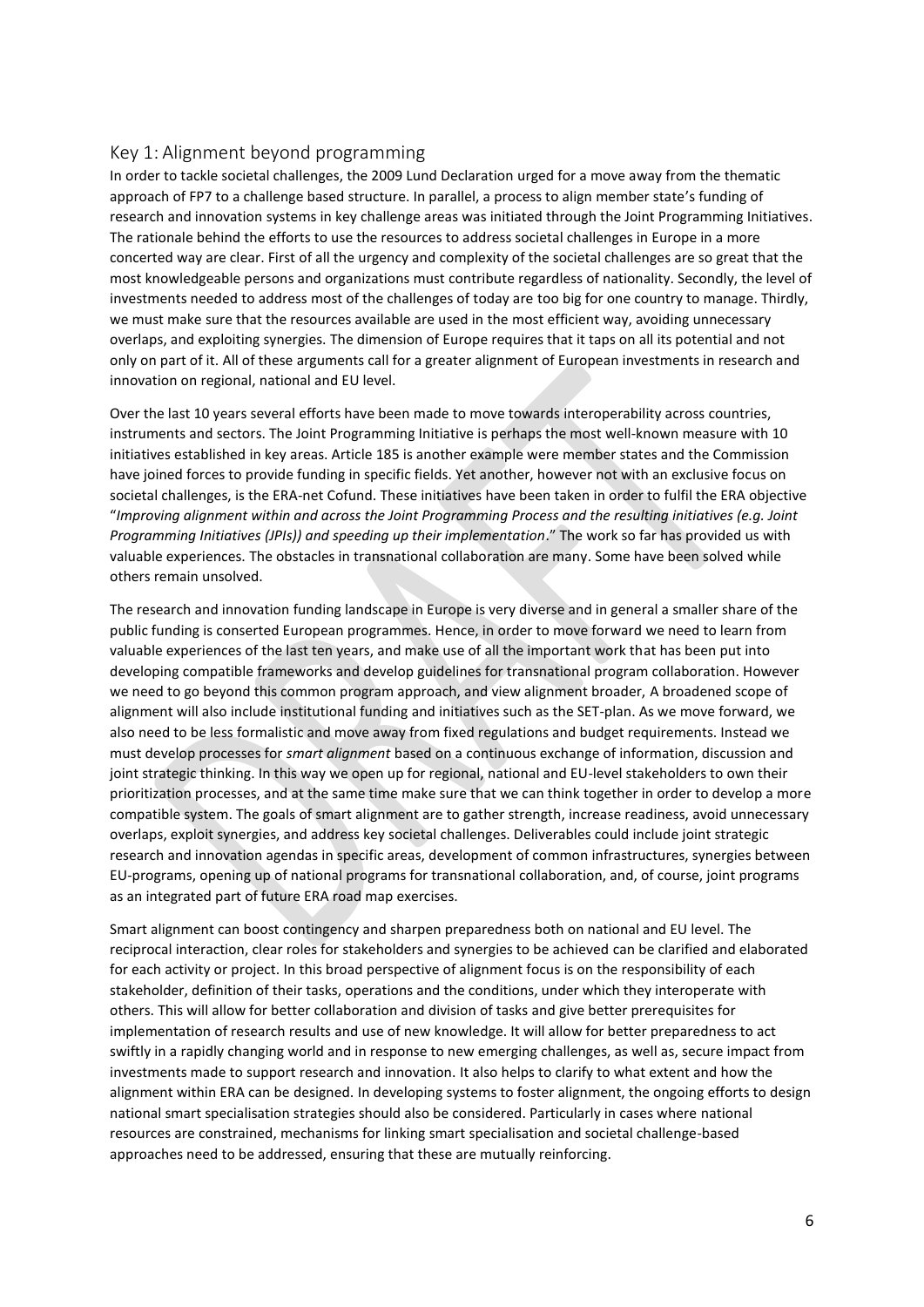In the view of smart alignment national priorities need to go beyond conventional national thinking taking into account challenges at European and global level. At national level this would entail not only ministries which traditionally are responsible for research and innovation but also other ministries, for specific challenges. New Member States or Member States lagging behind adequate transnational cooperation on societal challenges, should be assisted with capacity building exercises. Improved framework conditions for research and innovation (which is linked to the broader discussion on better regulation) are essential for optimally facilitating research and innovation.

The high level group for joint programming (*Groupe Programmation Conjointe*, GPC), have defined alignment as follows (2014): *Alignment is the strategic approach taken by Member States' to modify their national programmes, priorities or activities as a consequence of the adoption of joint research priorities in the context of Joint Programming with a view to implement changes to improve efficiency of investment in research at the level of Member States and ERA.* With this definition in mind it becomes evident that there are still barriers to break down in order to improve conditions for transnational research collaboration, and to move towards more aligned research systems.

To be both efficient and up-to-date it is of great importance that smart alignment processes can be established without the burden of heavy bureaucracy and technical/legal/instrumental obstacles. Member States, associated countries and other international partners should be supported in their alignment of national research systems to achieve better interoperability and more strength. A generically designed framework of conditions can serve as a platform for collaboration projects of any kind including projects tackling newly identified societal challenges.

The next steps for a broader smart alignment processes could be taken care of within the existing ERA landscape with the aim of simplifying and achieving a more efficient collaboration. Here the ERA-related groups have a strong role in advising the Council together with relevant stakeholders taking into account the implementation of the ERA Roadmap. Research funding organisations and institutes, the academia and individual researchers, industry and stakeholder organisations have to be incentivised to be engaged in the process.

## <span id="page-6-0"></span>Key 2: Global mobilisation

Europe needs to increase its global research and innovation cooperation when addressing societal challenges. Global collaboration is a necessary element in the challenge based approach. There are a number of strong arguments for that.

Societal challenges of today are truly global and crosses every boarder. To be addressed it requires global solutions, and consequently, participation from global partners. Many countries outside Europe are increasingly investing in research and innovation. In terms of investments in research and innovation, Europe is lagging behind for example North America and rapidly developing Asian and African countries. These countries are also affected by climate change, migration, terrorism, epidemics and economic crises. Today new exciting research and cutting edge innovations have potential to emerge anywhere and everywhere. Often there are different mindsets about how complex problems and systemic issues can be solved. True global research and innovation that bridges borders of any kind have potential to give new perspectives and approaches and must be taken as an asset.

Collaboration with internationally strong research is key to a strong science base in the future. Collaboration can be used to attract international top talents for a career in Europe, both in academia and the business sector. Opening up ERA and European research and innovation programmes for collaboration outside Europe to a greater extent, also reflects trends in innovation activities of leading companies, were R&D is performed in many different parts of the world.

Since a long time, researchers are collaborating with others worldwide on a bottom-up basis. Constraining and not operable rules is still putting obstacles for international collaborations and the mobility of European researchers. Global mobilisation of European researchers depend on the European framework which has to be compatible with the framework conditions in the rest of the world.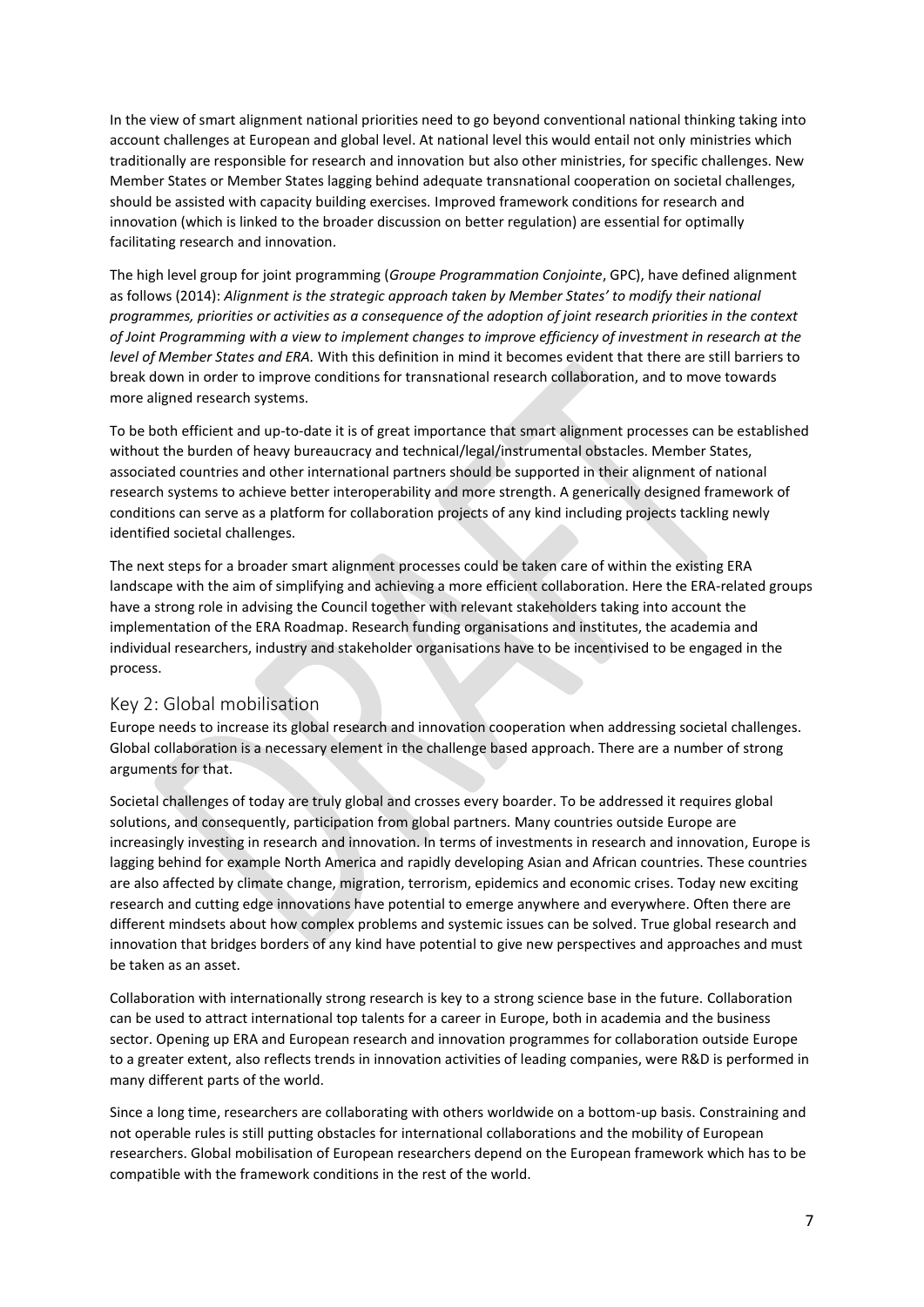With a changing research and innovation landscape, excellence and key competence is to be found around the globe. Going forward, we need to move beyond the traditional collaboration patterns of the European research and innovation communities, and actively seek to reinvigorate our networks with partners also from emerging knowledge nations. Today most researchers and companies based in Europe want to compete in the world and to achieve this is often through global cooperation, exploiting the advantages of open science and open innovation. In short, a more pro-active approach through which global research cooperation can be facilitated, developed and exploited. This is valid at European level as well as at national level. In this respect the toppriority identified for global cooperation in the ERA-roadmap is essential: Develop and implement appropriate joint strategic approaches and actions for international STI cooperation on the basis of Member States' national priorities. Thus Europe needs to take an initiative to open research and innovation collaboration with the world, to become an active and important global player.

# <span id="page-7-0"></span>Key 3: Frontier research for a strengthened European knowledge base

The challenge based approach is dependent on research excellence and frontier research. Hence Europe must maintain and raise the level of research excellence, ensure world-class research and secure long-term competitiveness in Europe's science base by improving researchers working conditions, collaboration and possibilities for mobility. Quality must be ensured throughout the whole Europe, by endorsing the best ideas, by supporting young talents in the education system, providing researchers with access to priority research infrastructure, and making all Europe an attractive location for the world's best researchers – both women and men. Equally important is to increase the requirements of research integrity to curb research fraud and misconduct to secure the independence of research. The responsibility for a frontier research in world class lays on the academic systems in each country.

Frontier research needs to be further strengthened and at the same time be opened up for collaboration and use. Excellence, research integrity, openness and collaboration are cornerstones in the research and innovation system. Thus it is of high importance to keep large funding on fundamental, free research as this basic research will always pour new knowledge to the whole eco system, even in unpredictable ways. On the one hand, frontier research and technology are of critical importance to our long term economic and social welfare. On the other hand, research that pushes and transcends the borders of our understanding is also a risky venture into new and emerging research areas. It is therefore of central importance for the findings that investments in frontier research will be made in a long term perspective, and that they are not limited to areas of clear strategic importance.

The most fortunate investment in the research system is the regrowth of young people into academic programs on societal challenges. Europe needs to invest more in the younger generation and enable students to address societal challenges and to be part of the solutions. Young student's talent and ability to think and act in new and different ways must be utilized.. The next generations of students in academic studies are open for collaborations to bridge barriers. As a consequence the academic system need to be modernized, a measure already mentioned in the Lund declaration 2009. In the long term perspective Europe also needs to raise the competence and skills in addressing societal challenges It could be done in university programs that give students the opportunity to engage in in research or design projects in societal challenge areas. With a focus on higher education and the younger generations it is of great importance to ensure continued large investments on the whole in research and education, including fundamental and frontier research, which is a key for the development of our knowledge-based society.

Within ERA important work has been done to increase interoperability and interconnectedness of instruments for supporting collaboration. Next steps should open up for diversity through involvement of actors in a broader global context, for more effective implementation and capitalisation of research, but also for societal impact. Solving societal challenges will also require researchers to work in new ways and networks in terms of involving different kinds of actors such as end users and in particular the way to interact/cooperate with each other. In this new research landscape frontier research has a crucial role. Free frontier research constitutes the basis for the development of society and democratic structures. Research often study and aim to solve the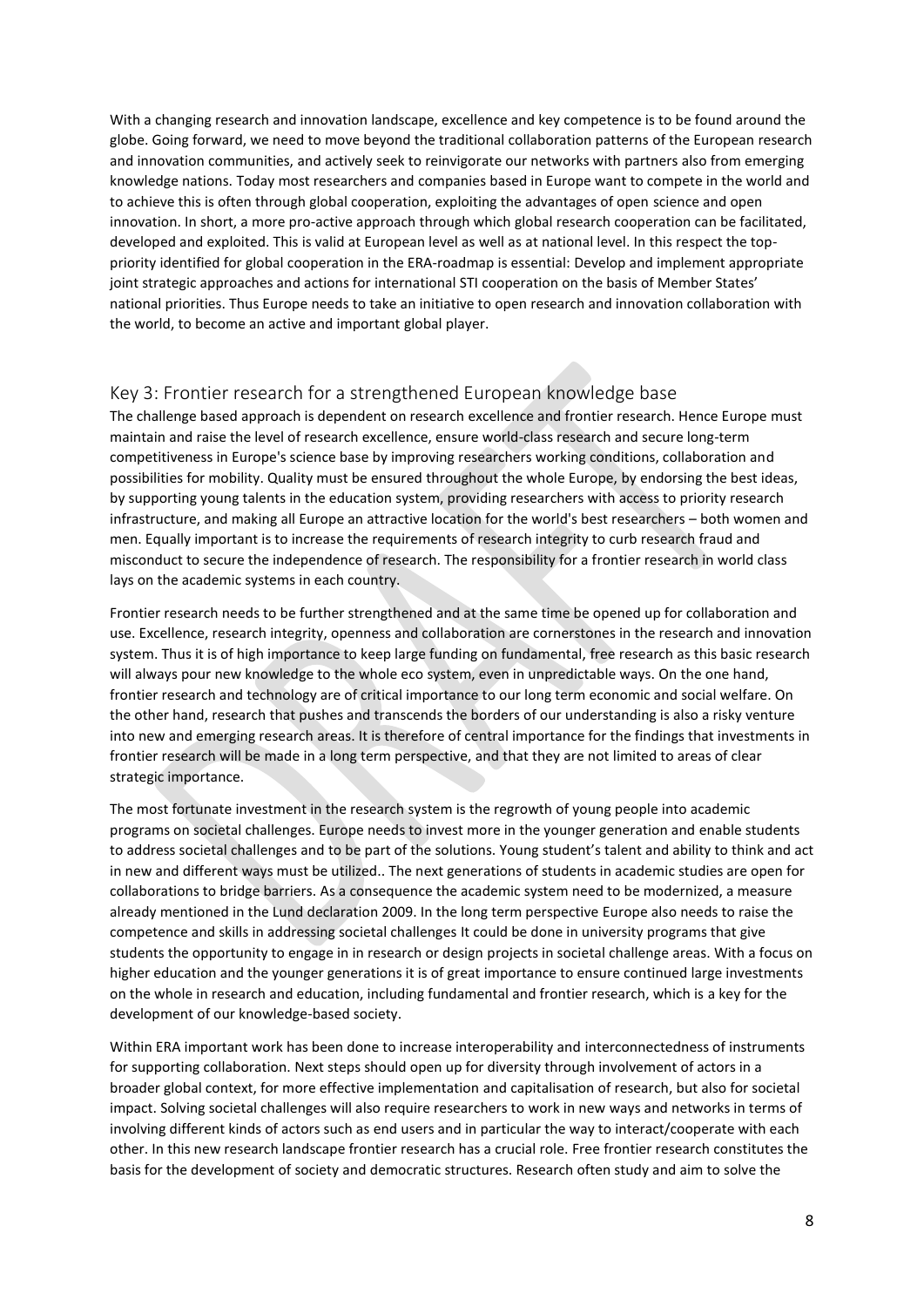current problems and needs of our society. It must be stressed that research that looks beyond the issues and knowledge of today is just as important.

When addressing societal challenges there is also need for seamless cooperation across disciplines. Multidisciplinary research improves the prospects for finding solutions to global problems and contributes to the strengthening and broadening of individual research areas. Social science and humanities plays a central role in developing multidisciplinarity. In the context of societal challenges it is often a necessary component. There are two reasons for that: the world urgently need more knowledge in the social sciences and humanities to tackle matters as terrorism, migration, economic crises etc. We also need more research in social sciences and humanities for learning and communication. The grand societal challenges the world faces today often have deep social dimensions. The perspectives of economists, geographers, sociologists, demographers and anthropologists – just to mention a few - is crucial for the analysis of how the world functions, and how individuals interact with their surroundings. They provide foundations for evidence-based decision-making in all fields, from reducing poverty and improving education to urban migration, gender equality, and economic growth. Multidisciplinary research must therefore be given a strong position in the challenge based ecosystem. It should not only target the academic world but strive to have social, economic, environmental and cultural impact.

At European level, the European Research Council (ERC) has an important role of maintaining excellence in research by supporting highest quality research, competitive funding and to support frontier research across all fields. It allows researchers to identify new opportunities and directions. ERC should also take increasing responsibility for building a new generation of top researchers and for their circulation all over Europe.

Investments in and coordination of research infrastructure across Europe has been essential in generating European research of highest quality. In addition, large infrastructures form important global hubs for research collaborations as they attract excellent researchers from across the globe to Europe. Continued investments in research infrastructures and continued efforts towards an aligned roadmap of infrastructures across Europe are necessary prerequisites for raising research and innovation excellence in Europe.

## <span id="page-8-0"></span>Key 4: Impact for visible change

A major task in the coming years is to ensure that investments in knowledge creation result in innovations and contribute to real change in the society. The Europe 2020 Strategy stipulated concrete actions at EU and national levels: smart growth (fostering knowledge, innovation, education and digital society), sustainable growth (making our production more resource efficient while boosting our competitiveness) and inclusive growth (raising participation in the labour market, the acquisition of skills and the fight against poverty

The 2009 Lund Declaration called for addressing societal challenges, and for real impact. In this spirit the ability and effectiveness of European research and innovation systems needs to be strengthened. The strive for impact in the challenge based approach can be accelerated by more effectively utilising high level of knowledge and research, matching different actors and stakeholder groups, stimulating demand side actions and making sure that the solutions are of importance for European as well as for global societies. Implemented, solutions will increase European innovation performance and impact.

Impact can be in the form of a new law, policy or standard, new ways of working in the public sector or business, new materials or products, or new behaviours and lifestyles and many other things. Virtually all types of research can have importance regardless of discipline and area. It is evident that it normally takes time before impact and implementation from research and development follow. It is also clear that such impact requires that involvement of many and various actors. In addition there are barriers of different kind, for example structural, organisational and cultural hinders within the academia, as well as barriers between sectors. Effective knowledge transfer to and from different stakeholders is important, but not always easy to achieve. For this, the challenge based approach itself can serve as an instrument for knowledge exchange, since actors collaborate towards a common goal.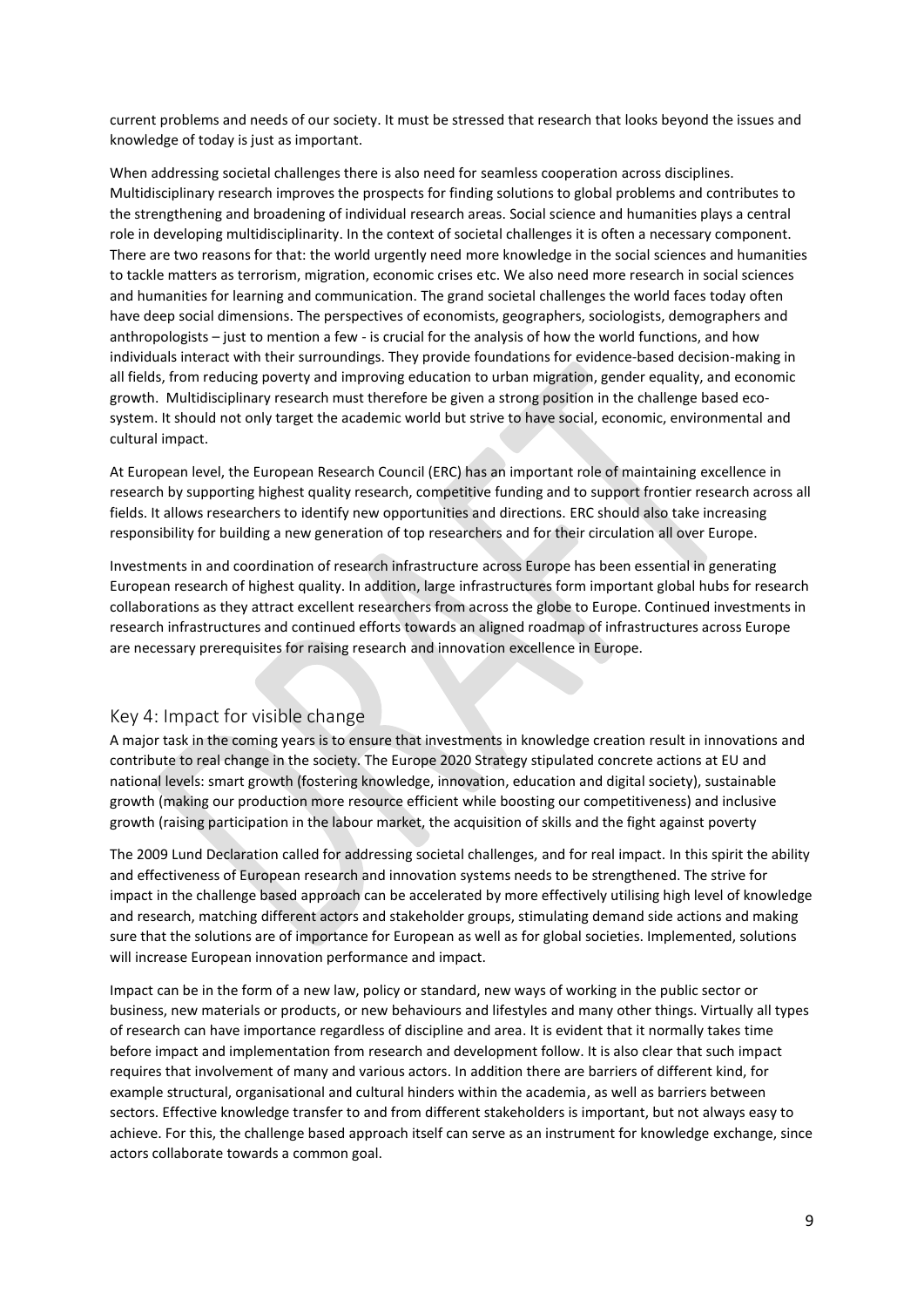Challenge-driven research need to be open to the integration of citizens' interests and values into science, technology, research and innovation issues, policies and activities. Integration is likely to increase the quality, relevance, social acceptability and sustainability of research and innovation outcomes in various fields of activity from social innovation to nanotechnology. Open innovation processes must be encouraged and supported. Open innovation processes seek to combine required skills and experiences, but we need to further develop methods to do this.

The university sector has an important role in knowledge creation, but European universities still seem to have a significant degree of untapped potential in enabling this knowledge to come to use in society and industry. For instance the US and Japan are by tradition strong in this field, and a number of emerging countries are now rapidly developing their capacity.

We need to broadly modernise our European universities to increase their performance in knowledge exchange and open innovation. The universities' task to collaborate with the surrounding society, i.e. research institutes, industry and the public sector, is in general under-attended today, and needs leveraging and appropriate stimulation. This could be achieved by putting strong incentives in place for increasing the universities' own responsibility in collaboration and engagement in open innovation. Competitive allocation of basic funding, where part of the funding is coupled to the achievements in the collaboration task, could serve as a strong such incentive. This way the university sector's important role in knowledge exchange and impact could be strengthened, also without necessarily requiring additional funding.

For bringing forward solutions to grand challenges and creating impact, innovative industry can often have an important role, in their continuous efforts in surpassing competitors, stepping up in value chains, and increasing growth. Also industrially oriented research institutes can have an important role in challenge-based approaches, in their understanding of societal and industrial needs, as well as university activities, and their ability to co-create with different sectors.

Further, for bringing forward solutions, demand is of obvious importance. By better coupling supply and demand side actions, by in particular stepping up demand side actions, innovative solutions can be stimulated. Such demand side actions could for instance be prizes, innovation procurement or lead market initiatives.

Public authorities can use procurement of innovative solutions to bring forward new solutions to their needs, which then may be applicable also for other actors. The present framework program has introduced valuable novelties for supporting development of pre-commercial procurement and public procurement of innovative solutions. These instruments could be further developed in order to create wider impact when used to address societal challenges.

Going forward, the potential of public procurements as a way to stimulate innovation should be utilised in a more strategic way within the EU-system. Finding appropriate incentives and instruments can increase the number of new solutions introduced in society, and enhance long term public sector efficiency.

For broad implementation of a challenge based approach, actions also from policy makers in areas outside of the traditional research and innovation field would be of high value. This would require that the current approach in strategic research and innovation should be complemented by an openness to include more actors in developing the solutions to the societal challenges, in all stages, from problem formulation to implementation.

Monitoring is of importance for long term ability to increase impact and efficiency of bringing forward solutions to grand challenges. We therefore need to find appropriate measures to monitor this, preferably as a part of existing processes and structures.

Ministers could recall the existing evidence, and commit (in partnership with the Commission and in close cooperation with OECD) to definitely promote the measurement of the impact of R&I, taking advantage of the benefits of new technologies (big data) and access to new sources of information and data. As an example of the caveats that apply concerning this topic we may mention just a few. There is not yet a commonly agreed set of indicators to measure R&I oriented to societal challenges. Their multidisciplinary nature has been a